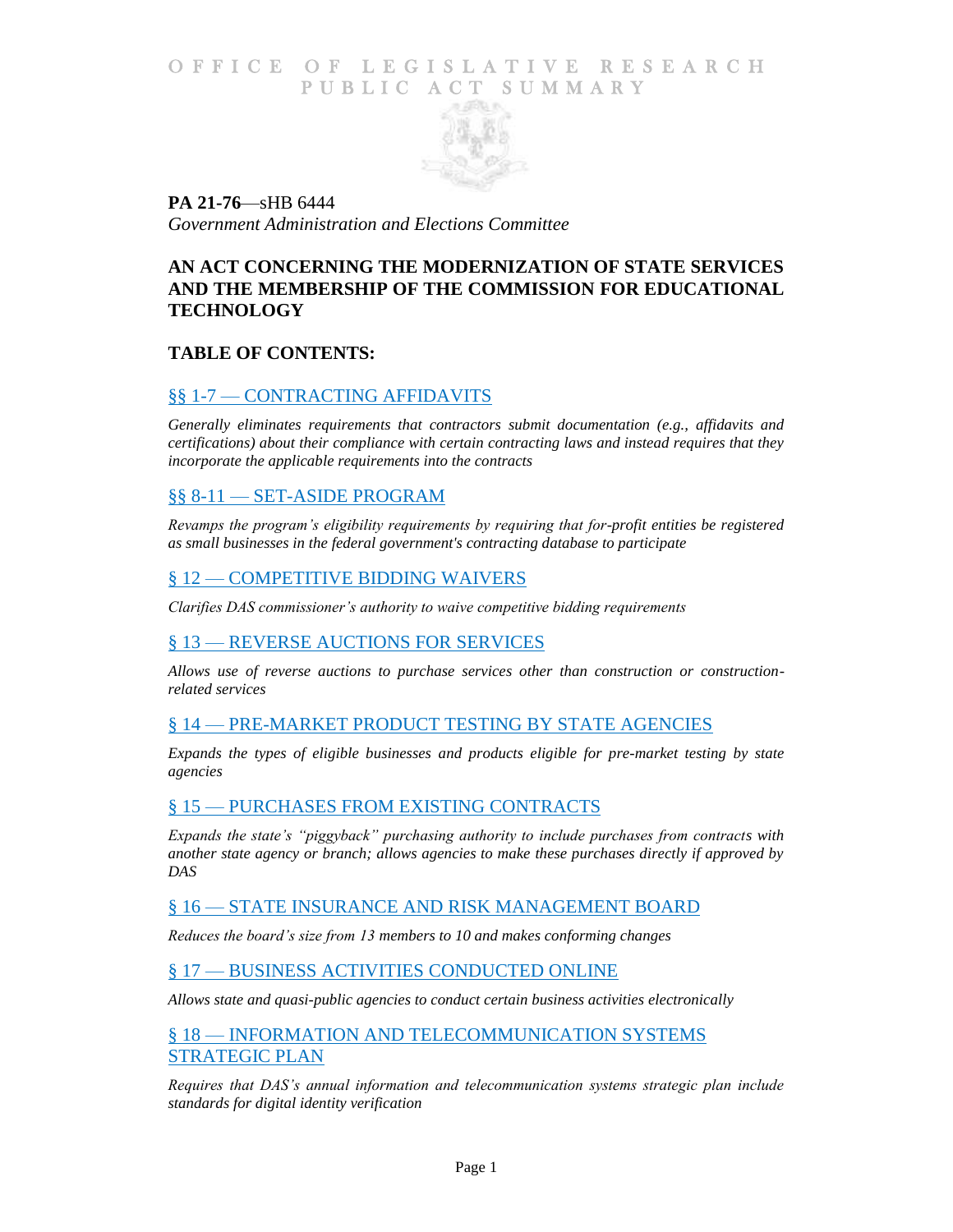#### §§ 19-24 — [ELIMINATED REPORTING](#page-9-1) REQUIREMENTS

*[Eliminates various reporting requirements](#page-9-2)*

#### § 25 — [COMMISSION FOR EDUCATIONAL TECHNOLOGY](#page-10-0)

*[Increases the commission's size from 19 members to 23](#page-10-1)*

[BACKGROUND](#page-10-2)

### <span id="page-1-0"></span>§§ 1-7 — CONTRACTING AFFIDAVITS

<span id="page-1-1"></span>*Generally eliminates requirements that contractors submit documentation (e.g., affidavits and certifications) about their compliance with certain contracting laws and instead requires that they incorporate the applicable requirements into the contracts*

The act modifies contract compliance requirements for certain state, municipal, and quasi-public agency contracts. It generally eliminates requirements that contractors submit documentation (e.g., affidavits and certifications) about their compliance with certain contracting laws and instead requires that they incorporate the applicable requirements into the contracts.

The act's provisions concern contractors' compliance with (1) state ethics laws; (2) restrictions on gifts, investments, political contributions and solicitations, and consultant use; and (3) nondiscrimination and affirmative action requirements. It also codifies and expands upon provisions in a previous executive order that require certain state contractors to disclose any campaign contributions.

The act's provisions on ethics laws, gift restrictions, consultant use, and nondiscrimination and affirmative action requirements do not apply to qualifying UConn and Board of Regents for Higher Education contracts, as these contracts are subject to different requirements under existing law.

Lastly, the act makes technical and conforming changes. EFFECTIVE DATE: July 1, 2021

#### *State Ethics Laws (§ 1)*

Under prior law, contractors and bidders for large state construction or procurement contracts (i.e., valued at more than \$500,000) had to affirm with their bid or proposal that (1) they received a state ethics law summary from the contracting state or quasi-public agency and (2) their key personnel read and understood the summary and agreed to comply with the ethics laws. Similarly, large state construction or procurement contractors had to obtain these affirmations from their subcontractors and consultants and provide them to the state contracting agency. Failure to submit the affirmations disqualified the contractors, bidders, subcontractors, and consultants from the contract.

Rather than requiring the above affirmations, the act establishes a different requirement for these contracts. Specifically, it prohibits a state agency or quasipublic agency from entering into a large state construction or procurement contract unless the contract contains a representation that the chief executive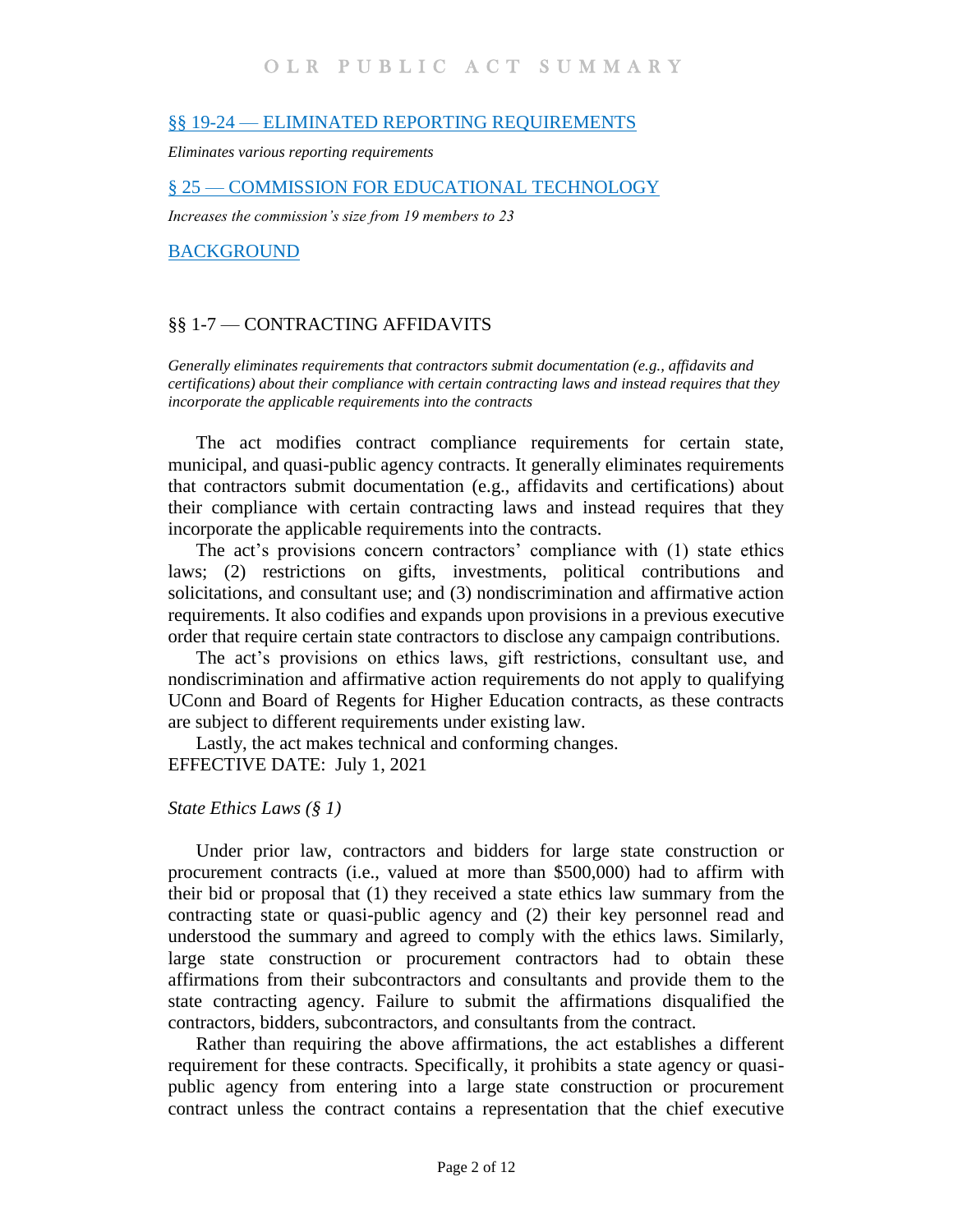officer or authorized signatory of the contract and all key employees have read and understood the summary and agreed to comply with the ethics laws' provisions. It similarly requires that large state construction or procurement contractors include this representation in each of their contracts entered into on or after July 1, 2021, with subcontractors and consultants. Under the act, failure to do so is cause for terminating the contract.

### *Gifts (§ 2)*

Under prior law, any principal or key personnel of a person, firm, or corporation that submitted bids or proposals for a large state contract (i.e., valued at more than \$500,000 in a calendar or fiscal year) had to certify that (1) no gifts were given in connection with the contract; (2) there were no attempts to circumvent the gift prohibition; and (3) the bids or proposals are being submitted without fraud or collusion. The certifications had to be sworn as true to the certifier's best knowledge and belief under penalty of false statement. (By law, giving a false statement is a class A misdemeanor; see [Table on Penalties.](https://www.cga.ct.gov/2021/rpt/pdf/2021-R-0123.pdf)) In addition, prior law required the agency official or employee responsible for executing the contract to certify that the selection process was devoid of collusion, gift giving (received or promised), compensation, fraud, or inappropriate influence.

The act replaces these required certifications with requirements that the contract contain representations to the same effect. Under the act, state and quasipublic agencies must include notice of the representation requirements in the bid specifications or request for proposals (RFP), and failure to agree to them disqualifies the bidder or proposer from the contract. The same requirements applied with respect to the certifications under prior law.

An existing executive order subjects state contracts with a value of \$50,000 or more in a calendar or fiscal year to the gift representation requirements that apply to contracts with a value of \$500,000 or more (Executive Order 21-2, see BACKGROUND). Therefore, the act's requirements also apply to contracts with an annual value of \$50,000 or more.

### *Investments in Iran (§ 3)*

Under prior law, state and quasi-public agencies were prohibited from entering into, renewing, or amending a large state contract (i.e., valued at more than \$500,000 in a calendar or fiscal year) with an entity that (1) failed to certify that it had not directly invested \$20 million or more in Iran's energy sector or (2) certified that it had made, renewed, or increased such an investment. The certification had to be sworn as true to the entity's best knowledge and belief, subject to the penalties for false statement with a penalty exception for affiants who made a good-faith effort to verify whether they have made a prohibited investment. Bidders and proposers had to submit the certification before submitting a bid or proposal for a large state contract.

The act instead prohibits state and quasi-public agencies from entering into,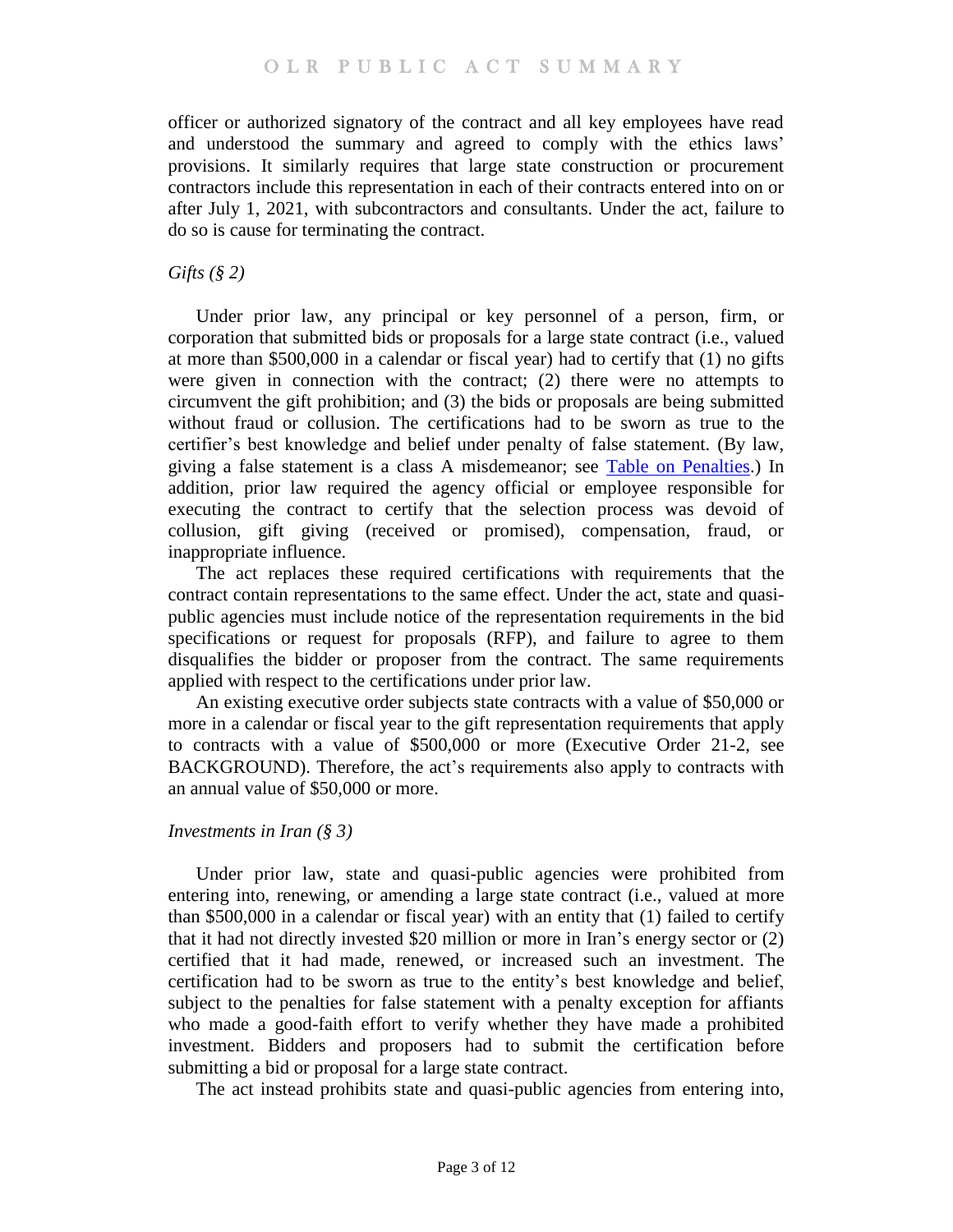renewing, or amending a large state contract unless the contract contains the entity's certification that it has not made a prohibited investment in Iran. Agencies must include notice of these representation requirements in bid specifications or RFPs for these contracts, just as they had to for prior law's certification requirements.

As under prior law for the certifications, the representation requirements do not apply to any contract of the state treasurer in his role as trustee of the Connecticut retirement plans and trust funds. Iran's energy sector, as defined by federal law, includes activities to develop petroleum or natural gas resources or nuclear power in Iran.

### *Consulting Agreements (§ 4)*

The act replaces certain required affidavits about consulting agreements with representations that must be included in the contracts. Under the previous requirements, any principal or key personnel of a person, firm, or corporation that submitted bids or proposals for a goods and services contract with a total value of \$50,000 or more in a calendar or fiscal year had to attest to whether a consulting agreement had been entered into in connection with the contract. Under the act, the contract must include a representation to this same effect.

As was previously required for the affidavits, the representation must include specified information about any such agreement, including its basic terms, as well as the consultant's name and status as a former state employee or public official. It must be sworn as true to the best knowledge and belief of the person signing the contract and is subject to the penalties of false statement. Each state and quasipublic agency must include a notice of the representation requirements in the bid specifications or RFPs for these contracts as was required under prior law for the affidavits. Failure to submit the affidavit under prior law, or agree to the representation under the act, disqualifies the bidder or proposer from the contract.

## *Political Contributions (§ 5)*

Prior law required state and quasi-public agencies to (1) distribute a written notice advising contractors and prospective contractors of the restrictions on contributing to, or soliciting for, statewide or legislative candidates, certain political committees, and party committees and (2) obtain a written acknowledgment of the notice receipt. The act instead requires state and quasipublic agencies to include a copy of, or internet link to, the notice in the bid specifications or RFPs for a state contract.

The act also prohibits these agencies from executing any state contract, as described below, unless it contains a representation that the chief executive officer or authorized signatory of the contract has received the notice. The campaign finance law generally defines "state contract" as an agreement or contract with a state agency in the executive or legislative branch of government or any quasipublic agency valued at \$50,000 or more, or a combination or series of agreements or contracts having a value of \$100,000 or more in a calendar year.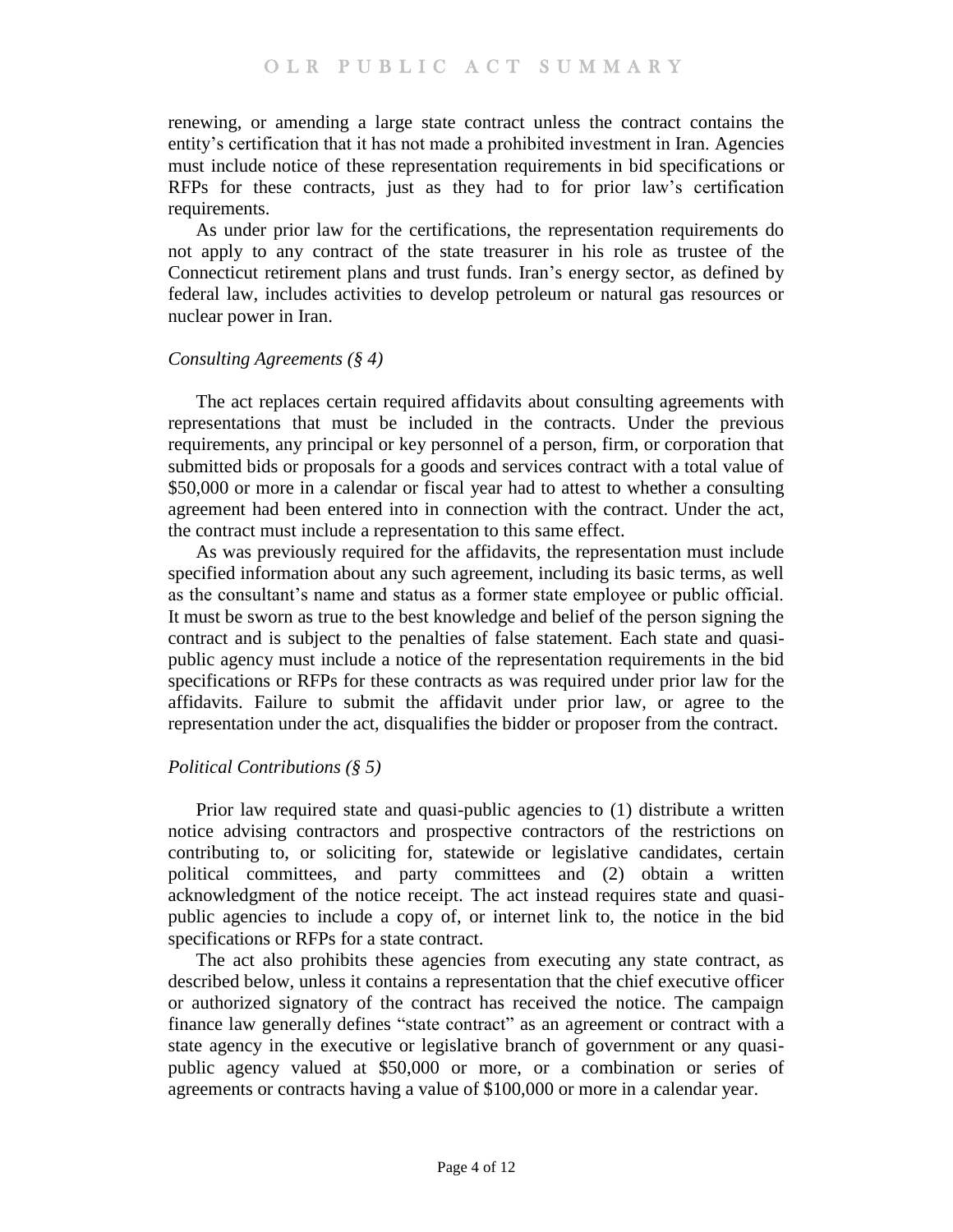Under the act, any principal of the state contractor or prospective state contractor submitting a bid or proposal for a state contract must certify, under penalty of false statement, that in the previous four years neither the contractor nor prospective state contractor, nor any of its principals, have made or solicited any prohibited political contributions unless there were mitigating circumstances found to exist concerning the violation. Similar requirements applied to contractors submitting bids or proposals for state contracts valued at more than \$50,000 under a previous executive order (Executive Order 49, see BACKGROUND).

Each certification must be sworn as true to the best knowledge and belief of the person signing the certification. The act requires the person to submit an updated certification if there is a change in the most recently filed certification, either within 30 days after the effective date of the change or upon submitting a new bid or proposal for a state contract, whichever is earlier.

Under the act, any principal of the state contractor or prospective state contractor submitting a bid or proposal for a state contract must disclose on the certification all contributions made by its principals to any party committee, exploratory committee, statewide or legislative candidate, or candidate committee for a period of four years prior to the signing of the contract or date of the response to the bid, whichever is longer, and certify that all contributions have been disclosed.

The act prohibits state and quasi-public agencies from executing a state contract unless first obtaining the written certification. Each state agency and quasi-public agency must include in its bid specifications or RFPs for a state contract a notice of the certification requirements.

### *Nondiscrimination and Affirmative Action (§§ 6 & 7)*

Under prior law, contractors that entered into contracts with the state or one of its political subdivisions, other than a municipality, or who were a party to a municipal public works contract or quasi-public agency project contract, had to indicate that they complied with state nondiscrimination and affirmative action laws by filing (1) a written or electronic representation for contracts valued at less than \$50,000 for each year or (2) certain documentation for contracts valued at \$50,000 or more for each year.

The act instead requires that the contracts, regardless of their value, contain a nondiscrimination affirmation provision to certify that the contractor (1) understands the law's nondiscrimination and affirmative action obligations and (2) will maintain a nondiscrimination policy for the duration of the contract. Under the act, the authorized signatory of the contract must demonstrate his or her understanding of this obligation by either (1) providing an affirmative response in the required online bid or RFP or (2) initialing the affirmation provision in the contract.

## <span id="page-4-0"></span>§§ 8-11 — SET-ASIDE PROGRAM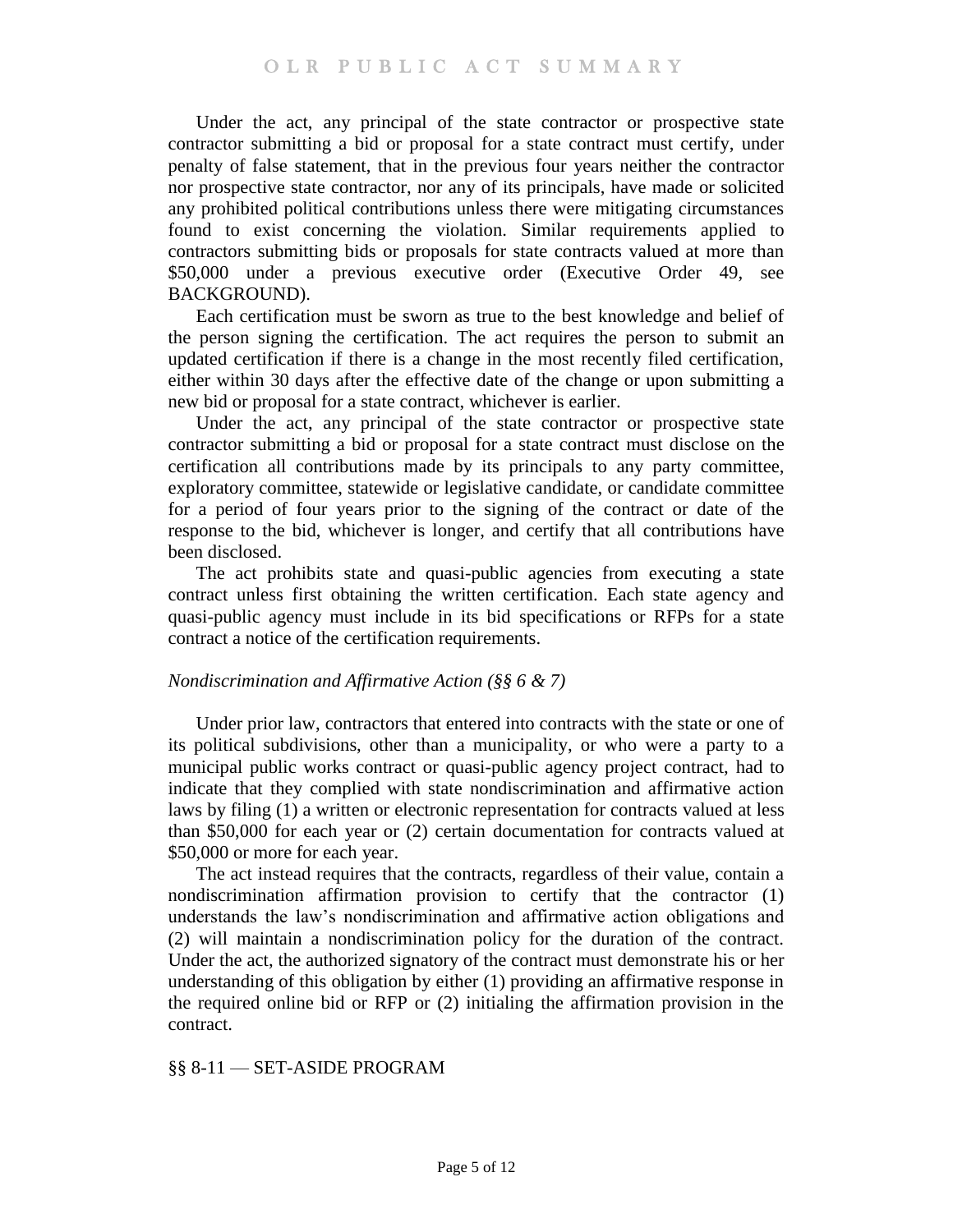#### <span id="page-5-0"></span>*Revamps the program's eligibility requirements by requiring that for-profit entities be registered as small businesses in the federal government's contracting database to participate*

The act revamps the state set-aside program's eligibility requirements for small contractors and minority business enterprises (MBEs). With respect to forprofit entities, it defines a "small contractor" as one that is registered as a small business in the federal database maintained by the U.S. General Services Administration, as required to do business with the federal government (see BACKGROUND). This requirement replaces provisions in prior law requiring, among other things, that these entities have annual gross revenues of \$20 million or less and be independent. (By law, unchanged by the act, MBEs are small contractors owned by women, minorities, or people with disabilities.)

The act makes conforming changes, including allowing awarding authorities to require documentation of a contractor's or subcontractor's (1) registration in the federal database if they are awarded a contract or contract portion under the set-aside program and (2) principal place of business in the state. It also (1) specifies that program certifications awarded before October 1, 2021, remain valid for their original term unless revoked for cause and (2) repeals a provision in prior law limiting paper applications to six pages. (The program application is now accessed online.)

The act retains existing law's validity period for set-aside program certifications (i.e., they are valid for up to two years, except that the Department of Administrative Services (DAS) commissioner may extend them for up to six months). It also retains existing law's eligibility requirements for nonprofit entities (e.g., that they have annual gross revenues of \$20 million or less and be independent). It additionally specifies that these entities must have a federal tax exemption to participate.

EFFECTIVE DATE: October 1, 2021, with the changes to the eligibility criteria applicable to certifications issued or renewed on or after that date.

## <span id="page-5-1"></span>§ 12 — COMPETITIVE BIDDING WAIVERS

#### <span id="page-5-2"></span>*Clarifies DAS commissioner's authority to waive competitive bidding requirements*

Prior law allowed the DAS commissioner to waive competitive bidding or competitive negotiation at his discretion for minor nonrecurring and emergency purchases of \$10,000 or less. The act clarifies that the authority applies to minor nonrecurring or emergency purchases of \$10,000 or less. EFFECTIVE DATE: July 1, 2021

### <span id="page-5-3"></span>§ 13 — REVERSE AUCTIONS FOR SERVICES

<span id="page-5-4"></span>*Allows use of reverse auctions to purchase services other than construction or constructionrelated services*

Existing law allows state contracting agencies to use reverse auctions to purchase goods and supplies. The act expands reverse auction authority to include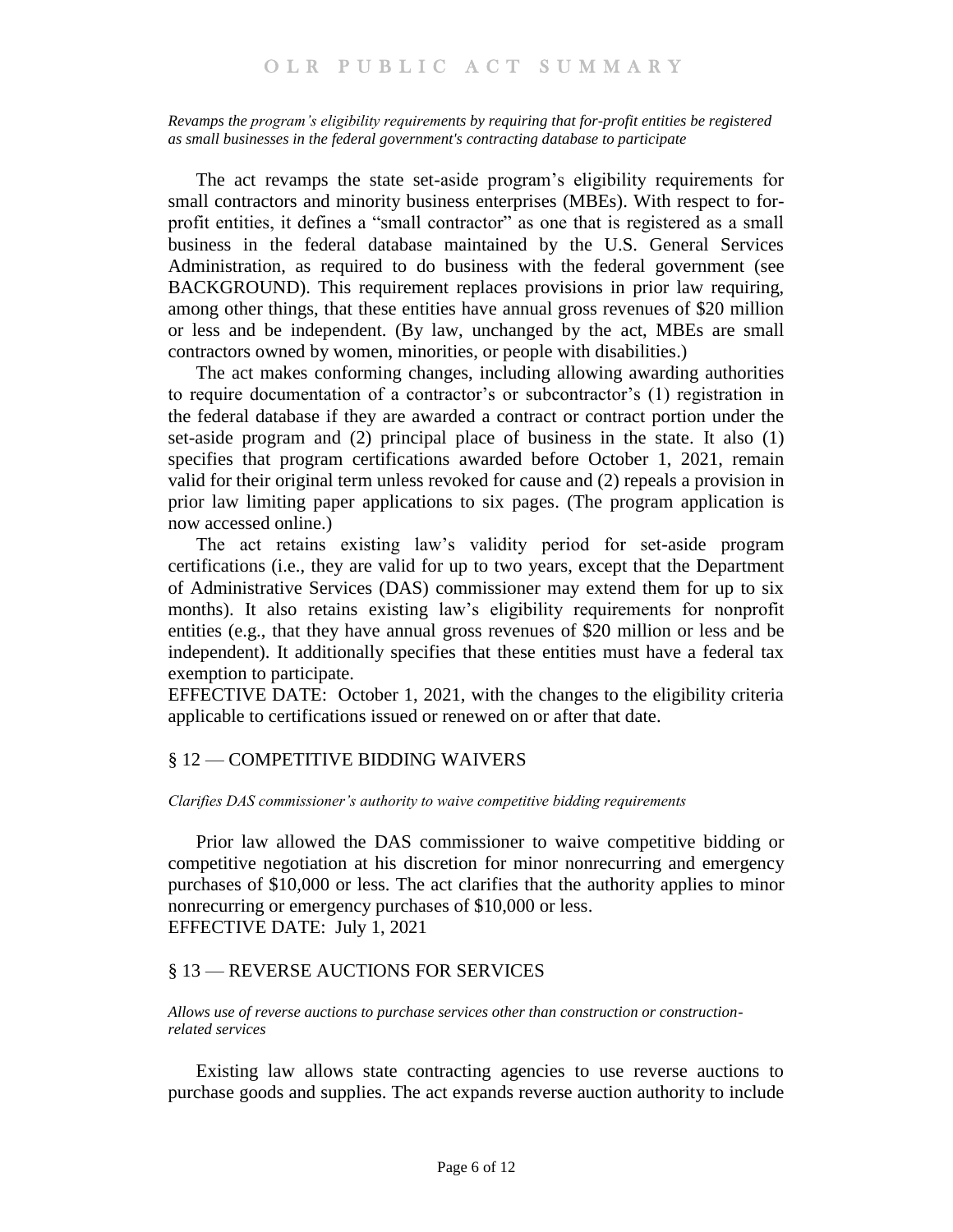services other than construction or construction-related services. As under existing law for goods and supplies, contracting agencies may (1) use reverse auctions for services when they determine it is advantageous and will ensure a competitive contract award and (2) contract with a third party to prepare and manage the auction.

By law, a reverse auction is an online bidding process in which qualified bidders or proposers, unknown to each other, submit bids or proposals pursuant to an online bid invitation or request for proposals.

EFFECTIVE DATE: July 1, 2021

### <span id="page-6-0"></span>§ 14 — PRE-MARKET PRODUCT TESTING BY STATE AGENCIES

#### <span id="page-6-1"></span>*Expands the types of eligible businesses and products eligible for pre-market testing by state agencies*

The act expands the types of technologies, products, and processes eligible for pre-market testing by state agencies. It allows the DAS commissioner to procure them for use by all state agencies if the Office of Policy and Management (OPM) secretary, in consultation with the commissioner, Connecticut Innovations, Inc. (CI) chief executive officer, and testing agency head, determines that the test demonstrates specified objectives.

Additionally, the act makes minor changes to the process for participating in testing, the testing's costs, and a related recognition program for participating agencies. Lastly, the act makes technical and conforming changes. EFFECTIVE DATE: July 1, 2021

### *Eligibility*

Existing law allows CI-funded businesses located in Connecticut to test their technology, product, or process in state agencies to study its commercial viability if it meets certain criteria. Specifically, it must (1) promote public health and safety, environmental protection, or economic development; (2) be manufactured in Connecticut and be safe; and (3) have the potential for commercialization within two years after completing the test.

The act extends testing eligibility to small and minority business enterprises certified under the state's set-aside program. It also expands the types of eligible products to include those that, with respect to state services, CI finds would reduce administrative burdens, promote efficiency, or otherwise improve them. It eliminates a requirement that the technology, product, or process be manufactured or produced in Connecticut and instead requires that it have a positive economic impact on the state, including prospective job growth and economic activity upon commercialization.

### *Participation and Costs*

Upon an eligible business's application, prior law allowed CI to recommend that the OPM secretary direct a state agency to test the technology, product, or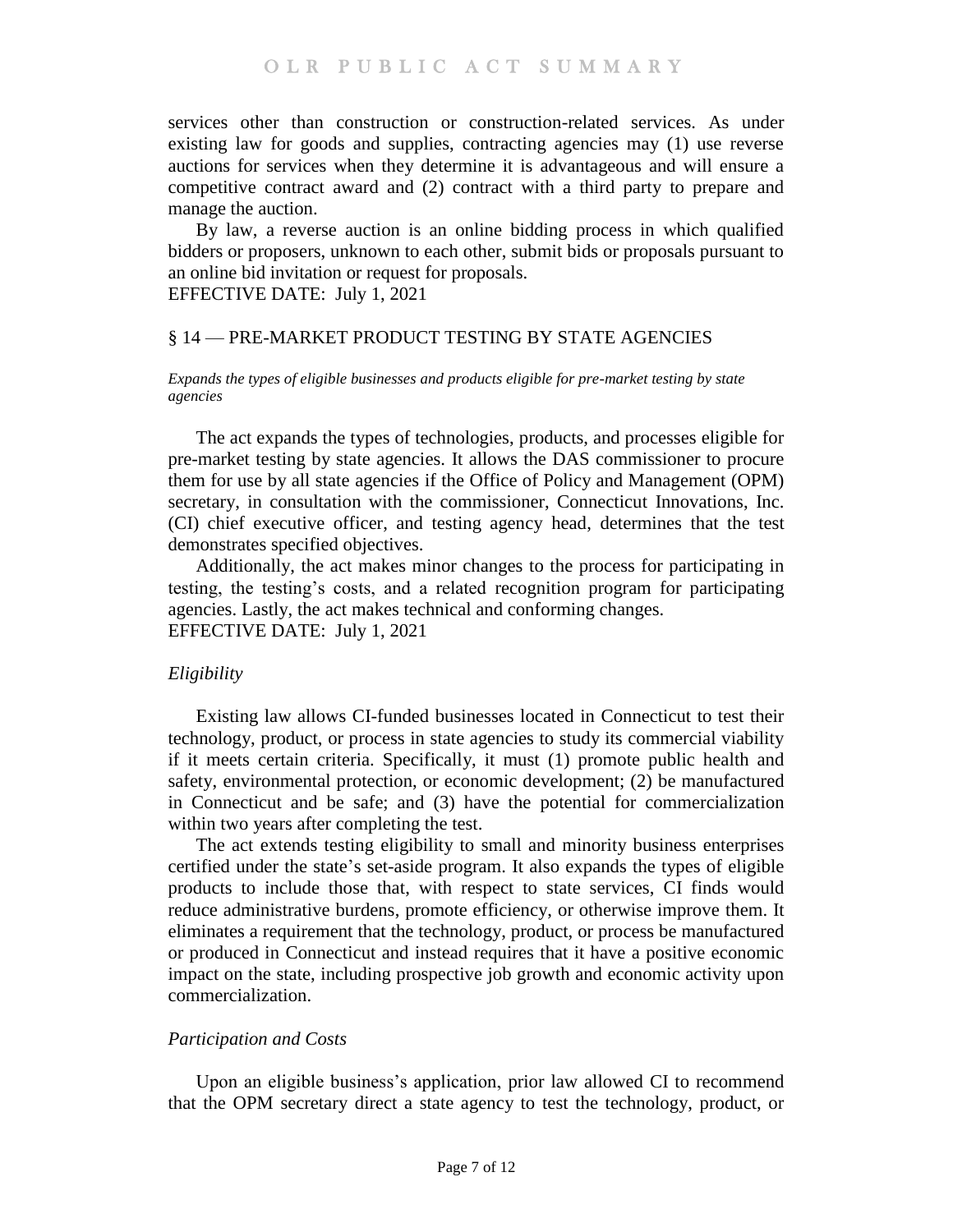process in the agency's operations on a trial basis. The act instead allows CI to recommend that OPM allow, rather than direct, agencies to participate in testing. (However, it retains OPM's authority to direct agencies to participate.) It also specifically includes public higher education institutions as state agencies for purposes of this program.

Under prior law, CI, the business, or an investor in the business had to pay for the cost of providing the technology, product, or process to the testing agency. The act requires the OPM secretary, in consultation with the DAS commissioner, CI executive director, and testing agency head, to determine on a case-by-case basis which of the above entities must bear these costs.

### *Procurement*

The act allows the DAS commissioner to procure the product, process, or technology for use by all state agencies if the OPM secretary, in consultation with the commissioner, CI chief executive officer, and testing agency head, determines that the test demonstrates specified objectives. These objectives are (1) promoting public health and safety, environmental protection, economic development, or efficiency; (2) reducing administrative burdens; or (3) otherwise improving state services.

In procuring the product, process, or technology, the act allows the DAS commissioner to waive competitive bidding requirements. If the procurement is estimated to cost \$50,000 or more, the waiver must be approved by the Standardization Committee, which consists of the commissioner, the state comptroller and treasurer or their designees, and other department heads (or their agents) designated by the governor.

### *Recognition Program*

Prior law allowed OPM and CI to develop a program to recognize state agencies that promote public health and safety, environmental protection, or economic development by participating in testing. The act (1) also makes DAS responsible for developing the recognition program (which remains permissive under the act) and (2) adds promoting efficiencies, reducing service burdens, and improving state services as activities eligible for recognition. As under existing law, the recognition program may include a fund for any savings achieved by testing agencies using the technologies, products, or processes. The fund must be used only for the recognition program.

## <span id="page-7-0"></span>§ 15 — PURCHASES FROM EXISTING CONTRACTS

<span id="page-7-1"></span>*Expands the state's "piggyback" purchasing authority to include purchases from contracts with another state agency or branch; allows agencies to make these purchases directly if approved by DAS*

Existing law allows the state to purchase, through the DAS commissioner, goods and services from a person that has a contract to sell the goods and services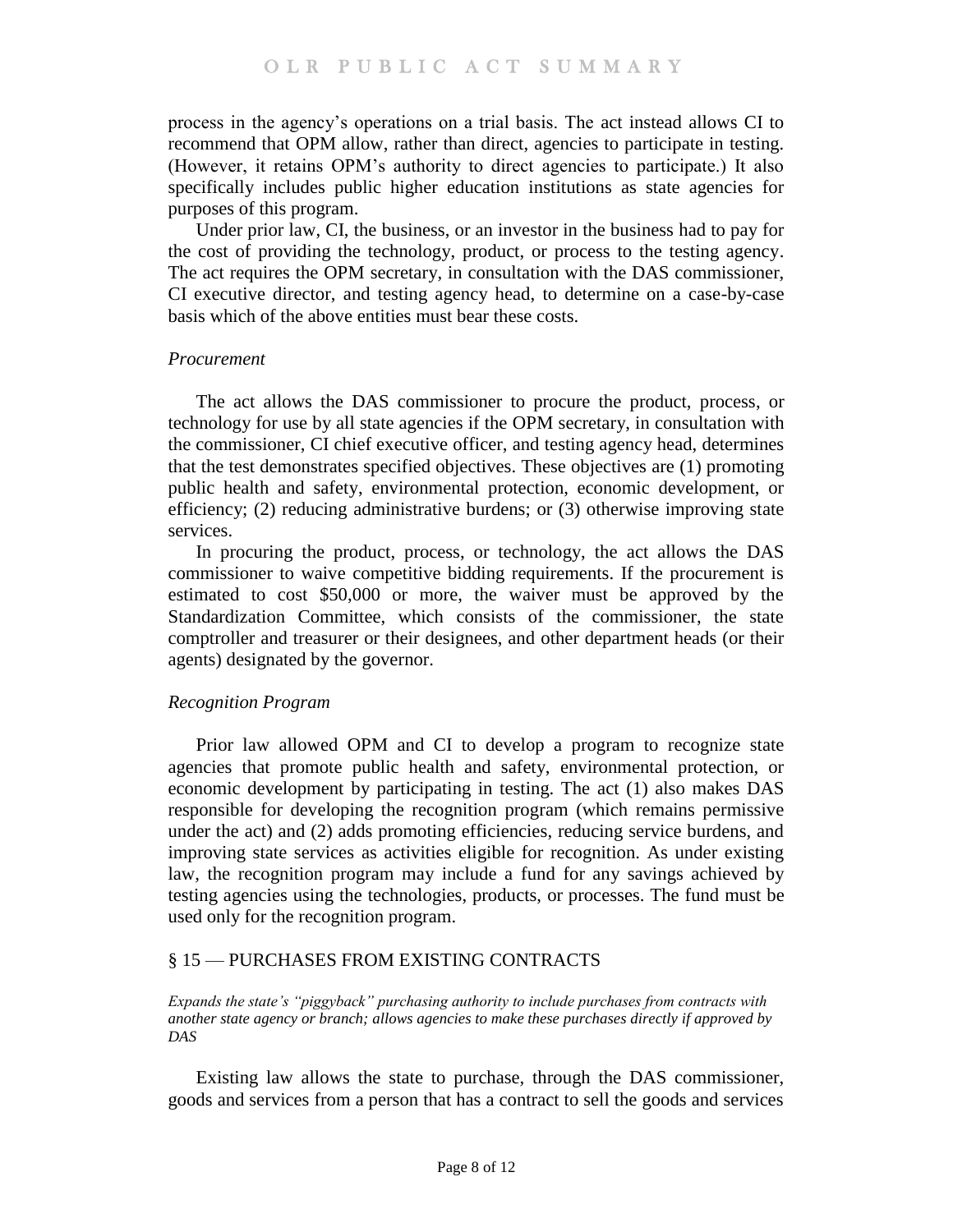to a political subdivision of the state (e.g., a municipality), nonprofit organization, public purchasing consortium, or other state government (i.e., "piggyback").

The act expands this authority to include purchases from a person that contracts with another branch, division, or department in state government. It also eliminates the requirement that these purchases be made through the DAS commissioner and instead allows any state agency to make them if approved by the DAS commissioner or his designee.

EFFECTIVE DATE: July 1, 2021

### <span id="page-8-0"></span>§ 16 — STATE INSURANCE AND RISK MANAGEMENT BOARD

#### <span id="page-8-1"></span>*Reduces the board's size from 13 members to 10 and makes conforming changes*

The act eliminates three gubernatorial appointments from the State Insurance and Risk Management Board, reducing its size from 13 members to 10. By law, the board consists of gubernatorial appointees and the state comptroller (or his designee) as an ex-officio member.

The act makes conforming changes by reducing the number of (1) public members from four to three, (2) members qualified by training from eight to six, and (3) members who may be from the same political party from eight to five. It specifies that five members, rather than a majority of members as prior law provided, constitute a quorum.

EFFECTIVE DATE: July 1, 2021

# <span id="page-8-2"></span>§ 17 — BUSINESS ACTIVITIES CONDUCTED ONLINE

<span id="page-8-3"></span>*Allows state and quasi-public agencies to conduct certain business activities electronically*

The act allows state and quasi-public agencies to conduct various business activities electronically. Specifically, they may do the following:

- 1. accept fee payments by any means of electronic funds transfer they adopt;
- 2. receive, by electronic means with proof of delivery receipt, any communication or correspondence that by law must be delivered by registered or certified mail, return receipt requested;
- 3. receive, by electronic means, any communication or correspondence that by law must be delivered by U.S. mail or fax (as long as the agency determines that electronic delivery is appropriate); and
- 4. post, on their website or another electronic portal available to the general public, any legal notice that by law must be advertised in a newspaper.

Under the act, each of these activities must comply with the Connecticut Uniform Electronic Transactions Act (CUETA) if conducted electronically (e.g., the parties must agree to conduct the transaction electronically) (see BACKGROUND).

EFFECTIVE DATE: July 1, 2021

<span id="page-8-4"></span>§ 18 — INFORMATION AND TELECOMMUNICATION SYSTEMS STRATEGIC PLAN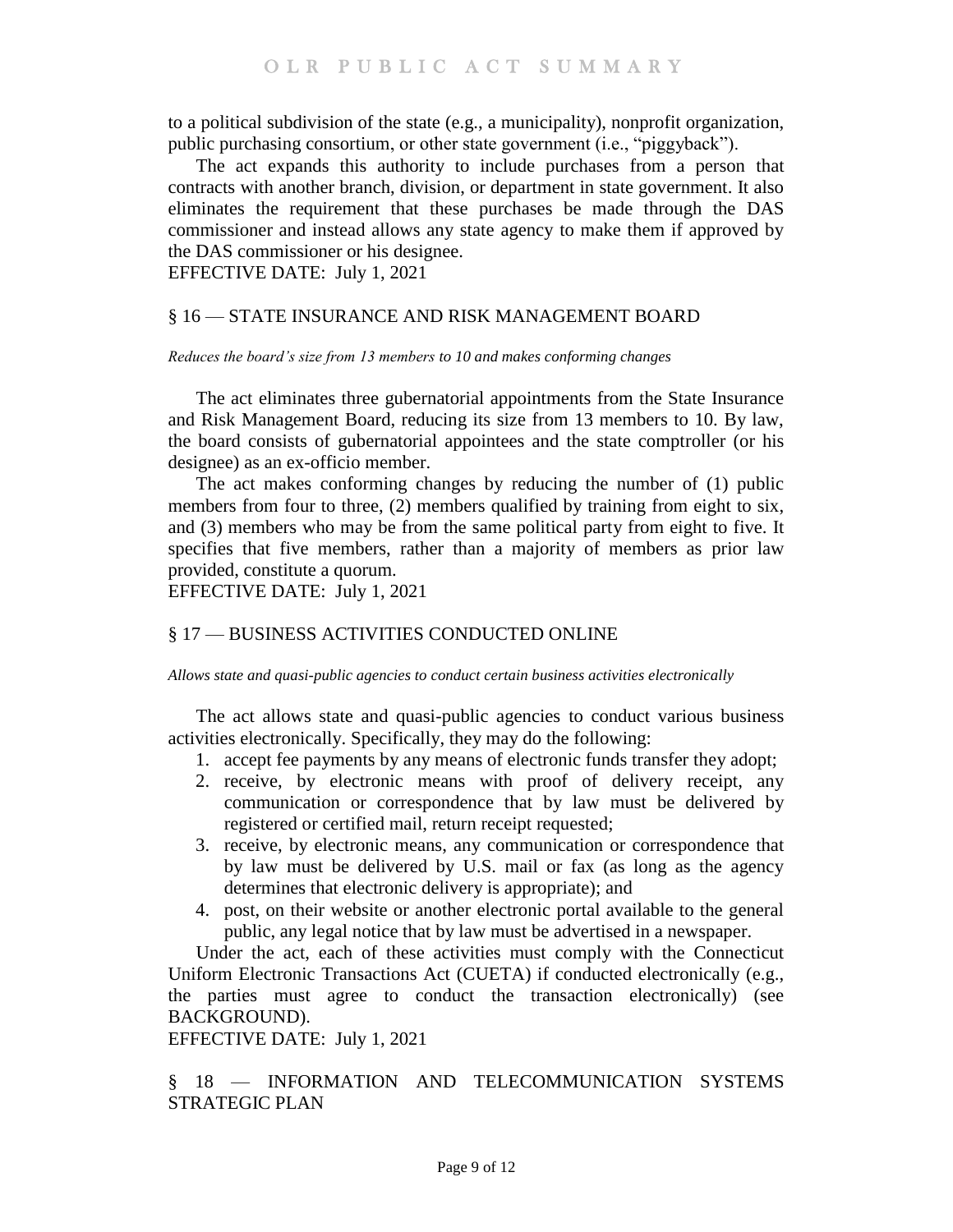#### <span id="page-9-0"></span>*Requires that DAS's annual information and telecommunication systems strategic plan include standards for digital identity verification*

Existing law requires the DAS commissioner to develop, publish, and annually update an information and telecommunication systems strategic plan. Among other things, the plan must include architecture guidelines and standards for these systems that support state agencies.

The act requires that the plan specifically include standards for digital identity verification under CUETA that are consistent with industry standards and best practices. Among other things, CUETA provides that if a signature or record must be notarized, acknowledged, verified, or made under oath, the requirement is satisfied by an electronic signature from the person authorized to perform these acts (along with any other information required by the applicable law). EFFECTIVE DATE: July 1, 2021

## <span id="page-9-1"></span>§§ 19-24 — ELIMINATED REPORTING REQUIREMENTS

#### <span id="page-9-2"></span>*Eliminates various reporting requirements*

The act eliminates several reporting requirements by DAS to the legislature, or from state agencies to DAS, as shown in the table below.

| $\hat{\S}$ | <b>Reporting Requirement</b>                                                                                                                                                                                                                                                 |
|------------|------------------------------------------------------------------------------------------------------------------------------------------------------------------------------------------------------------------------------------------------------------------------------|
| 19         | Annual report by DAS to the Environment, Government Administration and<br>Elections, and Transportation committees on the state vehicle fleet                                                                                                                                |
| 20         | Annual reports by state agencies to DAS on purchase orders made under<br>purchasing authority delegated by DAS                                                                                                                                                               |
| 21         | Annual report by DAS to the Appropriations Committee listing personal<br>property items leased by state agencies                                                                                                                                                             |
| 22         | Annual report by DAS and the Codes and Standards Committee to the Public<br>Safety and Security Committee with recommendations for amending state<br>agency regulations that conflict with the State Building Code or fire safety<br>regulations (e.g., the State Fire Code) |
| 23         | Triennial report by the state fire marshal to the Public Safety and Security<br>Committee on the effectiveness of state law's provisions on fire-safe cigarette<br>testing                                                                                                   |
| 24         | Annual filing by state agencies, boards, and commissions of ethics<br>statements with DAS (the act retains the requirement that they be filed with<br>the Office of State Ethics)                                                                                            |

### **Eliminated Reporting Requirements**

EFFECTIVE DATE: July 1, 2021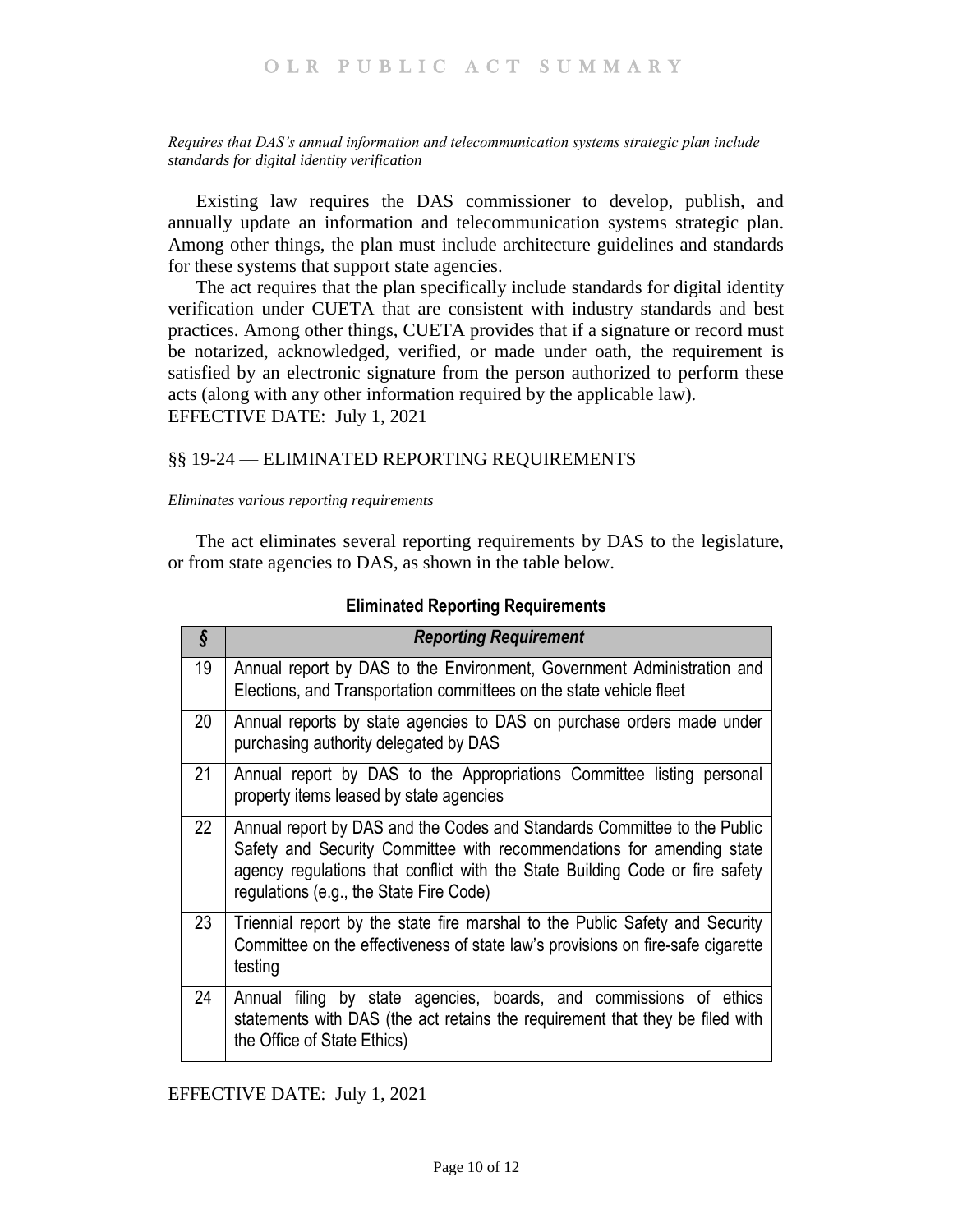### <span id="page-10-0"></span>§ 25 — COMMISSION FOR EDUCATIONAL TECHNOLOGY

### <span id="page-10-1"></span>*Increases the commission's size from 19 members to 23*

The act increases the size of the Commission for Education Technology from 19 members to 23 by adding the following four members:

- 1. a representative of the Connecticut Association of Public School Superintendents,
- 2. a representative of the Connecticut Educators Computer Association,
- 3. a secondary school teacher designated by the Connecticut Education Association, and
- 4. an elementary school teacher designated by American Federation of Teachers–Connecticut.

The act also makes technical changes.

Among other things, the commission serves as the principal education technology advisor for the state and develops, oversees, and directs the attainment of statewide technology goals.

EFFECTIVE DATE: July 1, 2021

#### <span id="page-10-2"></span>**BACKGROUND**

#### *Executive Order 49*

In May 2015, Governor Malloy issued Executive Order (EO) 49, which (1) subjected state contracts with a value of \$50,000 or more in a calendar or fiscal year to the gift certification requirements that applied to contracts with a value of \$500,000 or more and (2) required state contractors subject to the gift certification requirements to also disclose in an affidavit all campaign contributions made to statewide office or legislative candidates.

EO 49 was repealed in July 2021 by EO 21-2 (see below).

### *Executive Order 21-2*

In July 2021, Lieutenant Governor Bysiewicz (as acting governor) issued EO 21-2, which continued EO 49's requirement that state contracts with a value of \$50,000 or more in a calendar or fiscal year be subject to the gift representation requirements that apply to contracts with a value of \$500,000 or more. However, it updated this requirement to conform to the act's requirement that these representations be made as part of the contract rather than in separate affidavits (see § 2).

EO 21-2 repealed EO 49's provision on campaign contributions, which the act generally codifies (see § 5).

### *Ban on Campaign Contributions by State Contractors*

By law, for current and prospective state contractors, the existing ban is government branch-specific. This means that for principals of contractors with